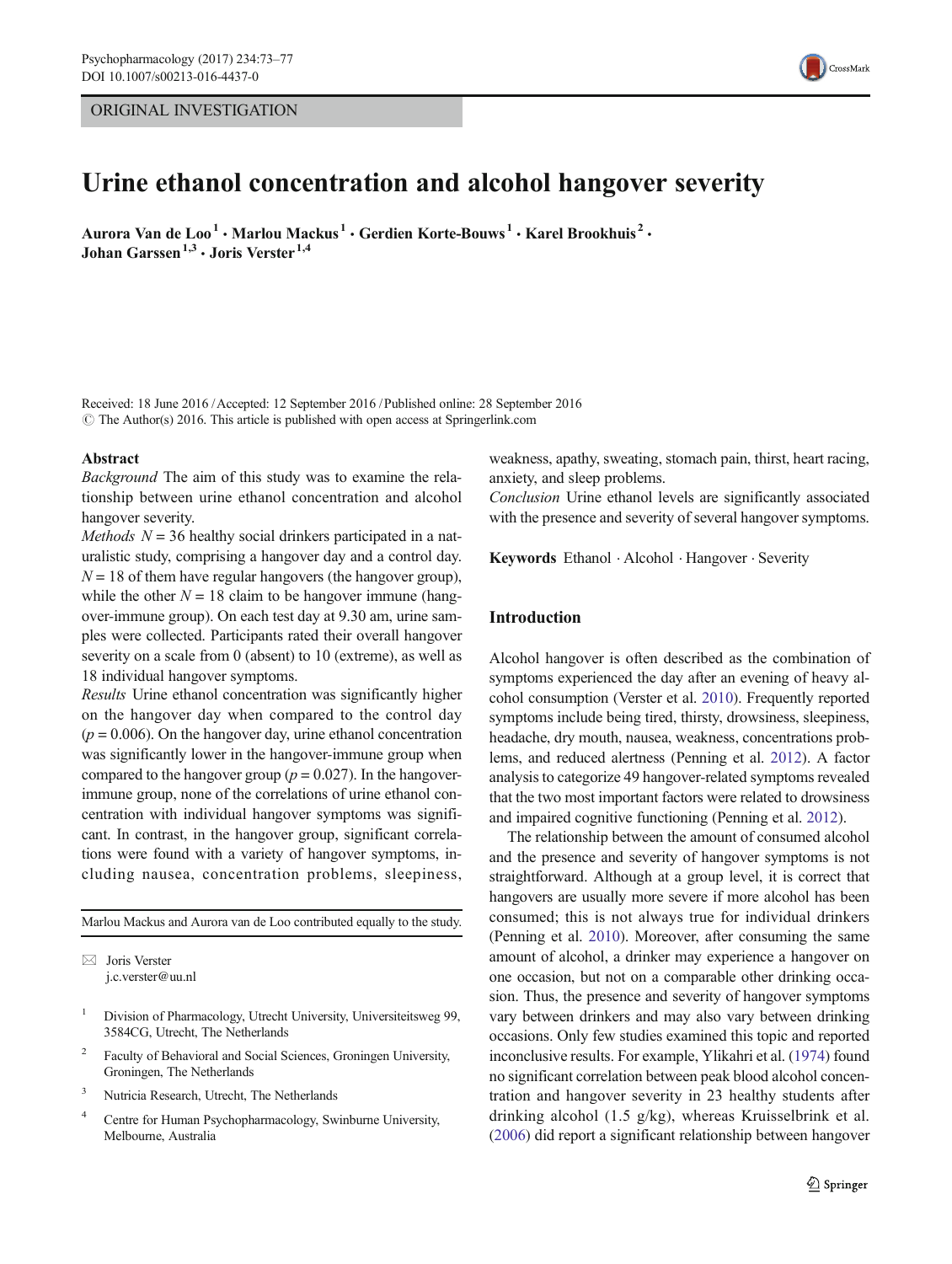severity and the administered dose of alcohol. To complicate matters, there is also a group of drinkers that claim not to experience hangovers, i.e., the hangover-immune group, despite consuming large quantities of alcohol. A review of both controlled experimental studies and surveys (Howland et al. [2008\)](#page-4-0) concluded that this group of hangover-immune drinkers comprises about 25 % of social drinkers. In real life, however, peak BAC values can be much higher than those administered in experimental studies (Verster et al. [2015\)](#page-4-0). Data from a large survey among Dutch students revealed that the majority of drinkers who claim to be hangover immune do not reach an estimated BAC of 0.08 % (Verster et al. [2013](#page-4-0)) and confirmed that most social drinkers who claim to be hangover immune simply do not drink sufficient quantities of alcohol to provoke a hangover per se. The data showed that with increasing estimated BACs, the percentage of drinkers claiming to be hangover immune reduces significantly. Nevertheless, a small percentage of heavy drinkers persists in claiming to be hangover immune, despite having peak BACs above 0.15 %.

The current study examined the relationship between breath and urine ethanol concentration and hangover severity in social drinkers, of which half reported a hangover and the other half claimed to be hangover immune after a heavy drinking session.

## Materials and methods

#### Study design

This naturalistic study comprised a hangover day and a control day (no alcohol consumed the previous day). Data were collected on test days following real-life drinking sessions. No constraints are imposed upon participants' behavior in this observational study, and the investigators were not present during the drinking session or on the control day. The University of Groningen Psychology Ethics Committee approved the study. Written informed consent was obtained before the start of the study.

## Participants

Healthy social drinkers, 18–30 years old, were recruited to participate in the study. They should report having occasions on which they consume at least five alcoholic beverages, at least three times per month. The advertisement made clear that we were recruiting two types of social drinkers: (1) those who have hangovers after an evening of alcohol consumption and (2) those that do not have hangovers after an evening of alcohol consumption. To verify whether participants consume sufficient amounts of alcohol to produce an alcohol hangover per se, their estimated peak breath alcohol concentration (BAC) on such occasions was computed. Estimated BAC should be

above 0.08 % and was computed using the formula of Mathews and Miller [\(1979\)](#page-4-0), taking into account the number of drinks consumed within a certain time frame, controlling for gender and body weight. Drug use was verified using urine drug tests on the test days, and participants who scored positive were excluded from participation. Participants were allocated to one of two groups: (1)  $N = 18$  participants who report experiencing hangovers after reaching this estimated BAC and (2)  $N = 18$  participants who reported that they never experiencing alcohol hangovers, despite regularly consuming alcohol corresponding to estimated BACs higher than 0.08 %.

## Procedures

Participants consumed alcohol (or not) at their own pace, quantity, and in a setting of their own choice. Test days were postponed if participants chose not to consume alcohol. Participants were asked not to consume alcohol at least 24 h before the control test day, not to use recreational drugs, and not to consume any caffeinated beverages on test days.

On both the hangover day and a control day, a urine sample was collected at 9.30 am, and several subjective assessments were made. Urine was tested (InstantView) for the presence of amphetamines (including MDMA), barbiturates, cannabinoids, benzodiazepines, cocaine, and opiates, and the remaining urine was stored for ethanol determination.

Participants completed a questionnaire regarding last evening's drinking behavior (including start and stop time of alcohol consumption and the number and type of drinks consumed) to enable calculation of the estimated peak BAC for each participant. Overall hangover severity and the severity of 18 individual hangover symptoms were assessed, including headache, nausea, concentration problems, regret, sleepiness, heart beating, vomiting, tired, shaking, clumsy, weakness, dizziness, apathy, sweating, stomach pain, confusion, light sensitivity, thirst, heart racing, anxiety, depression, reduced appetite, and sleep problems. The presence and severity of overall hangover severity and each symptom individually were rated using 10-point scales, ranging from absent (0) to extreme (10).

#### Urine collection, handling, and analysis

On each test day, a urine sample was collected at 09.30 am. Any turbid urine samples were centrifuged at 3000 rpm for 15 min at room temperature. The urine was stored in three 3-mL cryovials, at a temperature of −20 °C. Urine ethanol concentration was determined using headspace gas chromatography with flame ionization detection. The separation was performed on a Porapak Q packed column. Samples were spiked with 1 propanol as an internal standard (IS). Together with the headspace syringe, the samples were heated at 80 °C for 20 min. The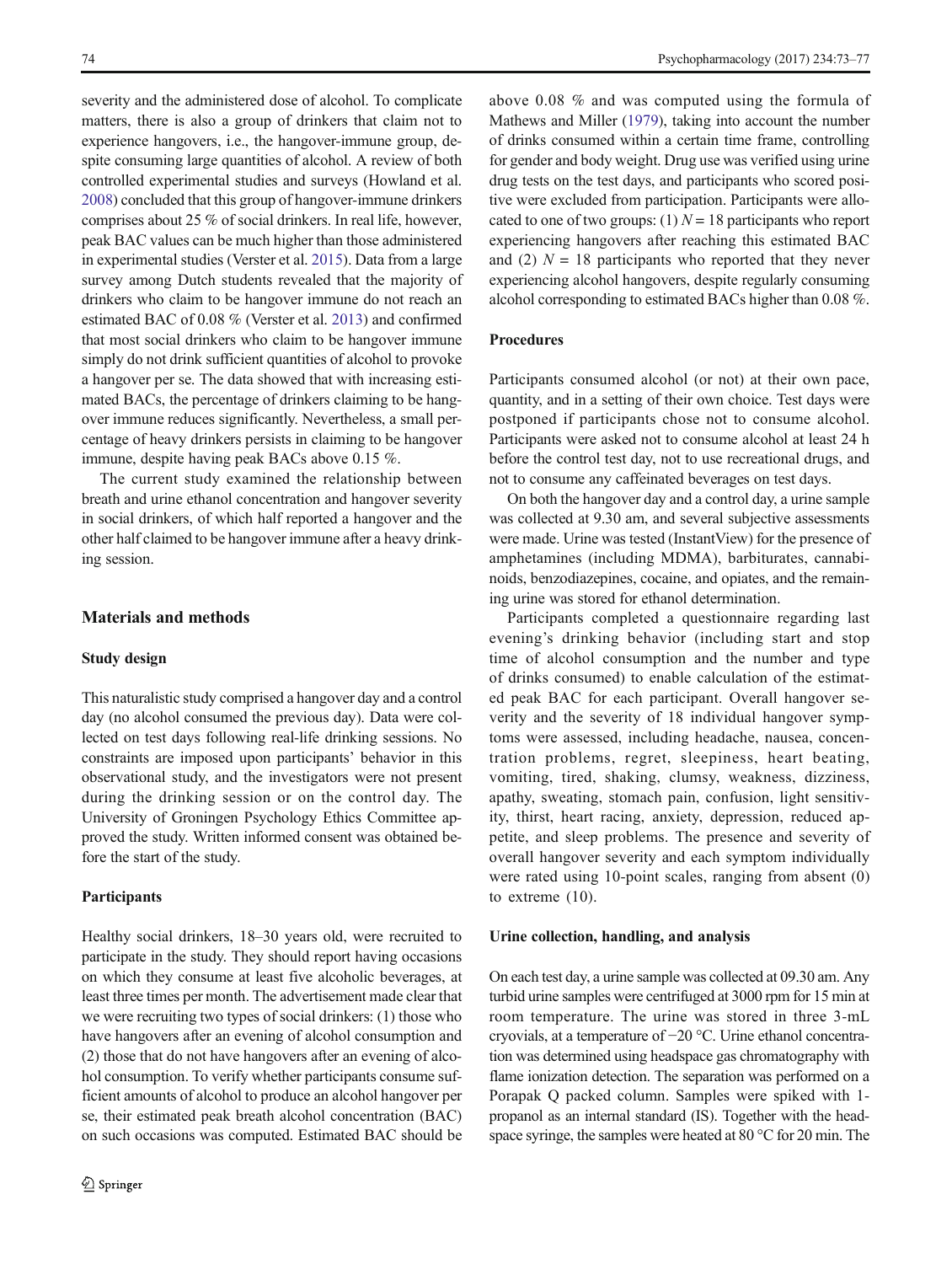gas phase in the vial was manually injected into the column of the headspace chromatograph. The temperature of the column oven was set at 140 °C for 9 min. After the elution of the IS, the temperature was increased to 200 °C for 5 min to remove any late eluting sample compounds from the column. For each standard curve sample, peak ratio of ethanol to the IS was calculated and plotted against the ethanol concentration. Results from urine samples from participants were plotted in the calibration curve, calculating ethanol concentrations using the corresponding formula.

#### Statistical analyses

Statistical analyses were performed with SPSS, version 23. Urine ethanol concentration of the hangover and control day were compared using the Mann-Whitney U test. Delta scores (hangover—control day) were computed for each variable. Delta ethanol concentration was correlated (nonparametric, Spearman's rho) with overall hangover severity and severity scores for the individual hangover symptoms. The analyses were conducted for all participants together  $(N = 36)$  and separate for the hangover group  $(N = 18)$  and the hangoverimmune group  $(N = 18)$ .

### Results

Participants of the hangover-immune group  $(N = 18)$  and hangover group ( $N = 18$ ) respectively did not differ significantly in mean  $\pm$  SD age (20.8  $\pm$  2.0 versus 21.4  $\pm$  1.6 years old), height (1.79  $\pm$  0.1 versus 1.76  $\pm$  0.1 m), and weight  $(71.1 \pm 10.2 \text{ versus } 67.2 \pm 11.5 \text{ kg})$ . Regarding alcohol consumption, the hangover-immune and hangover group did not differ on the total number of alcoholic drinks consumed  $(10.7 \pm 4.7 \text{ versus } 12.5 \pm 7.3 \text{ drinks})$  and the estimated BAC that was achieved  $(0.17 \pm 0.07 \text{ versus } 0.19 \pm 0.09 \% )$ . As expected, overall hangover severity was significantly higher in the hangover group when compared to the hangoverimmune group  $(5.6 \pm 2.4 \text{ versus } 0.7 \pm 1.4, p = 0.006)$ .

Table 1 gives an overview of the urine ethanol concentrations, as determined on the hangover and control day.

On the hangover day, residual ethanol was present in 31 of 36 corresponding urine samples (86.1 %). Overall ( $N = 36$ ), the urine ethanol concentration ( $p = 0.002$ ) was significantly higher on the hangover day when compared to control day. For the hangover group, on the hangover day, a significantly higher urine ethanol concentration ( $p = 0.006$ ) was found when compared to the control day. For the hangoverimmune group, no significant differences were observed for

| determinations | Hangover group urine ethanol (mg/L) |                  |                 | Hangover-immune group urine ethanol (mg/L) |                  |                |
|----------------|-------------------------------------|------------------|-----------------|--------------------------------------------|------------------|----------------|
|                | Subject                             | Control day      | Hangover day    | Subject                                    | Control day      | Hangover day   |
|                | S <sub>101</sub>                    | 11.91            | 48.36           | S <sub>201</sub>                           | 1.23             | 6.28           |
|                | S102                                | 0.52             | 3.58            | S <sub>202</sub>                           | 1.94             | 6.20           |
|                | S103                                | $\boldsymbol{0}$ | 476.03          | S <sub>20</sub> 3                          | 1.35             | 0.60           |
|                | S104                                | 1.27             | 338.26          | S <sub>204</sub>                           | 2.03             | 2.65           |
|                | S105                                | 0.45             | 366.12          | S <sub>205</sub>                           | $\boldsymbol{0}$ | 2.44           |
|                | S106                                | 0.18             | 2.34            | S <sub>206</sub>                           | 1.25             | 42.32          |
|                | S107                                | 1.66             | 1.24            | S207                                       | 3.93             | 1.47           |
|                | S108                                | 2.18             | 438.79          | S <sub>208</sub>                           | $\boldsymbol{0}$ | 436.69         |
|                | S109                                | 7.98             | 0.87            | S <sub>209</sub>                           | 1.96             | 3.22           |
|                | S110                                | 1.94             | 800.18          | S <sub>2</sub> 10                          | 2.17             | 1.99           |
|                | S111                                | 1.93             | 2.63            | S211                                       | 0.58             | 2.51           |
|                | S112                                | 0.25             | 307.92          | S212                                       | 0.85             | 26.44          |
|                | S113                                | 0.32             | 1.01            | S213                                       | 0.24             | $\overline{0}$ |
|                | S114                                | 0.21             | 0.93            | S214                                       | 0.25             | 9.34           |
|                | S115                                | 11.27            | 1.59            | S <sub>2</sub> 15                          | $0.4\,$          | 0.60           |
|                | S116                                | 5.04             | 431.92          | S216                                       | 0.46             | 3.35           |
|                | S117                                | 1.93             | 77.21           | S217                                       | $0.5\,$          | 1.07           |
|                | S118                                | 0.37             | 35.84           | S218                                       | 1.08             | 61.66          |
|                | Mean                                | 2.75             | 185.27*         | Mean                                       | 1.12             | 33.82          |
|                | $\,SD$                              | 3.78             | 240.23          | SD                                         | $\boldsymbol{I}$ | 101.93         |
|                | Range                               | $0 - 11.91$      | $0.87 - 800.18$ | Range                                      | $0 - 3.93$       | $0 - 436.69$   |

Table 1 Urine ethanol<br>determinations

Mean, standard deviation (SD), and range are presented. Significant differences ( $p < 0.05$ ) between the hangover group and hangover-immune group are indicated by an asterisk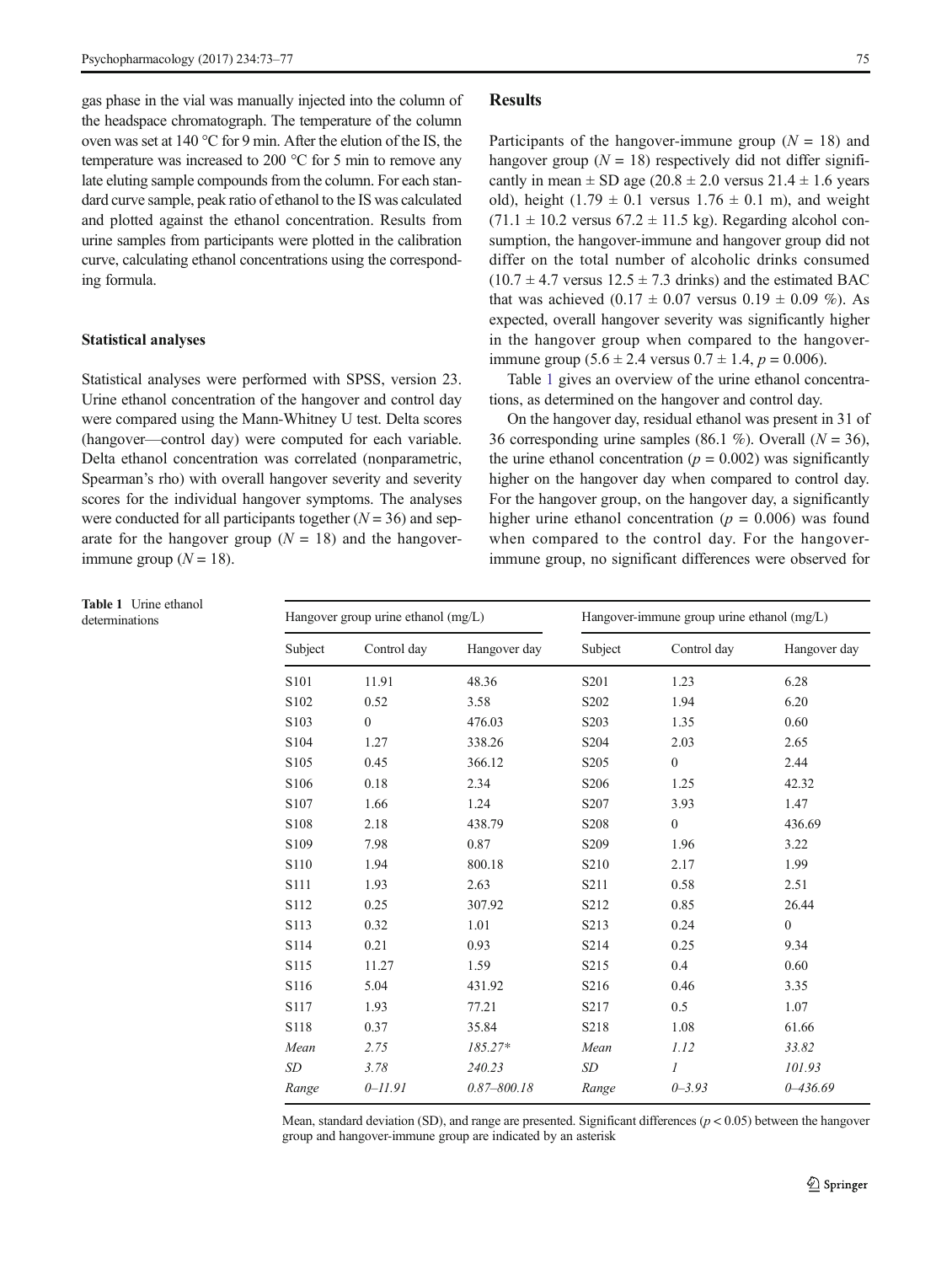urine ethanol levels between the hangover and control day. Urine ethanol concentration on the hangover day was significantly higher in the hangover group when compared to the hangover-immune group ( $p = 0.027$ ). No differences between the two groups were observed on the control day.

The 1-item hangover severity score did not significantly correlate with urine ethanol concentration. Regarding individual hangover symptoms, overall  $(N = 36)$ , a significant correlation was found with nausea ( $r = 0.386$ ,  $p = 0.020$ ), headache  $(r = 0.392, p = 0.018)$ , and sleep problems  $(r = 0.364,$  $p = 0.029$ ). When analyzing the data for the two groups separately, a clear distinction became evident (see Table 2).

In the hangover-immune group, none of the correlations of ethanol concentration with individual hangover symptoms was significant. In contrast, in the hangover group, significant correlations were found between urine ethanol concentration and nausea ( $r = 0.602$ ,  $p = 0.008$ ), headache ( $r = 0.513$ ,  $p = 0.030$ , concentration problems ( $r = 0.633$ ,  $p = 0.005$ ), regret ( $r = 0.512$ ,  $p = 0.030$ ), sleepiness ( $r = 0.646$ ,

Table 2 Correlations between urine ethanol concentration and hangover symptom severity

|                                  | Hangover<br>group | Hangover-<br>immune<br>group |
|----------------------------------|-------------------|------------------------------|
| 1-item overall hangover<br>score | $0.571**$         | 0.307                        |
| Sleepiness                       | $0.646**$         | 0.094                        |
| Sweating                         | $0.640**$         | 0.172                        |
| Concentration problems           | $0.633**$         | 0.102                        |
| Nausea                           | $0.602**$         | 0.310                        |
| <b>Thirst</b>                    | $0.599**$         | 0.149                        |
| Sleep problems                   | $0.552*$          | 0.255                        |
| Heart racing                     | $0.550*$          | $-0.340$                     |
| <b>Dizziness</b>                 | $0.534*$          | 0.150                        |
| Confusion                        | $0.520*$          | 0.016                        |
| Shaking                          | $0.517*$          | 0.017                        |
| Headache                         | $0.513*$          | 0.255                        |
| Regret                           | $0.512*$          | 0.017                        |
| Weakness                         | $0.492*$          | 0.236                        |
| Clumsy                           | 0.463             | 0.118                        |
| Stomach pain                     | 0.422             | 0.146                        |
| Heart beating                    | 0.422             | $-0.183$                     |
| Anxiety                          | 0.411             | $-0.341$                     |
| Depression                       | 0.400             | 0.034                        |
| Reduced appetite                 | 0.379             | $-0.180$                     |
| Light sensitivity                | 0.299             | 0.371                        |
| Vomiting                         | 0.286             | $-0.141$                     |
| Tired                            | 0.165             | 0.299                        |
| Apathy                           | 0.081             | $-0.108$                     |

Significant correlations are indicated by  $*(p < 0.05)$  or  $** (p < 0.01)$ 

 $p = 0.004$ , shaking ( $r = 0.517$ ,  $p = 0.028$ ), weakness  $(r = 0.492, p = 0.038)$ , dizziness  $(r = 0.534, p = 0.022)$ , sweating ( $r = 0.640$ ,  $p = 0.004$ ), confusion ( $r = 0.520$ ,  $p = 0.027$ ), thirst ( $r = 0.599$ ,  $p = 0.009$ ), heart racing ( $r = 0.550$ ,  $p = 0.018$ , and sleep problems ( $r = 0.552$ ,  $p = 0.017$ ).

## **Discussion**

Next day urine ethanol concentration was significantly higher on hangover day compared to control day. Also, urine ethanol concentration was significantly higher in the hangover group when compared to the hangoverimmune group. In the hangover-immune group, none of the correlations of urine ethanol concentration with individual hangover symptoms was significant. In contrast, in the hangover group, significant correlations were found with a variety of hangover symptoms, including nausea, headache, concentration problems, regret, sleepiness, shaking, weakness, dizziness, sweating, confusion, thirst, heart racing, and sleep problems.

Thus, among participants who experienced a hangover, a clear significant relationship was observed between urine ethanol concentration and a variety of hangover symptoms. This association was not seen in participants claiming to be hangover free. No differences in demographics or alcohol consumption were observed between the hangover group and the hangover-immune group that can explain our findings. For example, total alcohol consumed and estimated peak BAC did not significantly differ between the hangover group and the hangover-immune group.

It can be hypothesized that the difference between the hangover group and hangover-immune group regarding urine ethanol concentrations and experiencing hangover symptoms is related to variations in alcohol metabolism. Administration of ethanol causes the production of acetaldehyde as an intermediate metabolite. Aldehyde dehydrogenase (ALDH) further metabolizes acetaldehyde to acetate. Perhaps, fast metabolizers of ethanol and acetaldehyde do not reach peak BAC levels that would be expected when using common formulas such as those by Matthews and Miller ([1979](#page-4-0)). Rapid elimination of alcohol could be an explanation why fast metabolizers may claim to be hangover immune, despite consuming the same amount of alcohol as slow metabolizers. Further studies are needed to examine the role of ethanol metabolism in the pathology of alcohol hangover. In such studies, alcohol should be administered to achieve a target BAC in participants with a hangover versus hangover-immune subjects. Then, the realized peak BAC and the rate of ethanol elimination can be directly compared. If such a study confirms a lower peak BAC and faster ethanol elimination in hangover-immune drinkers, this would support